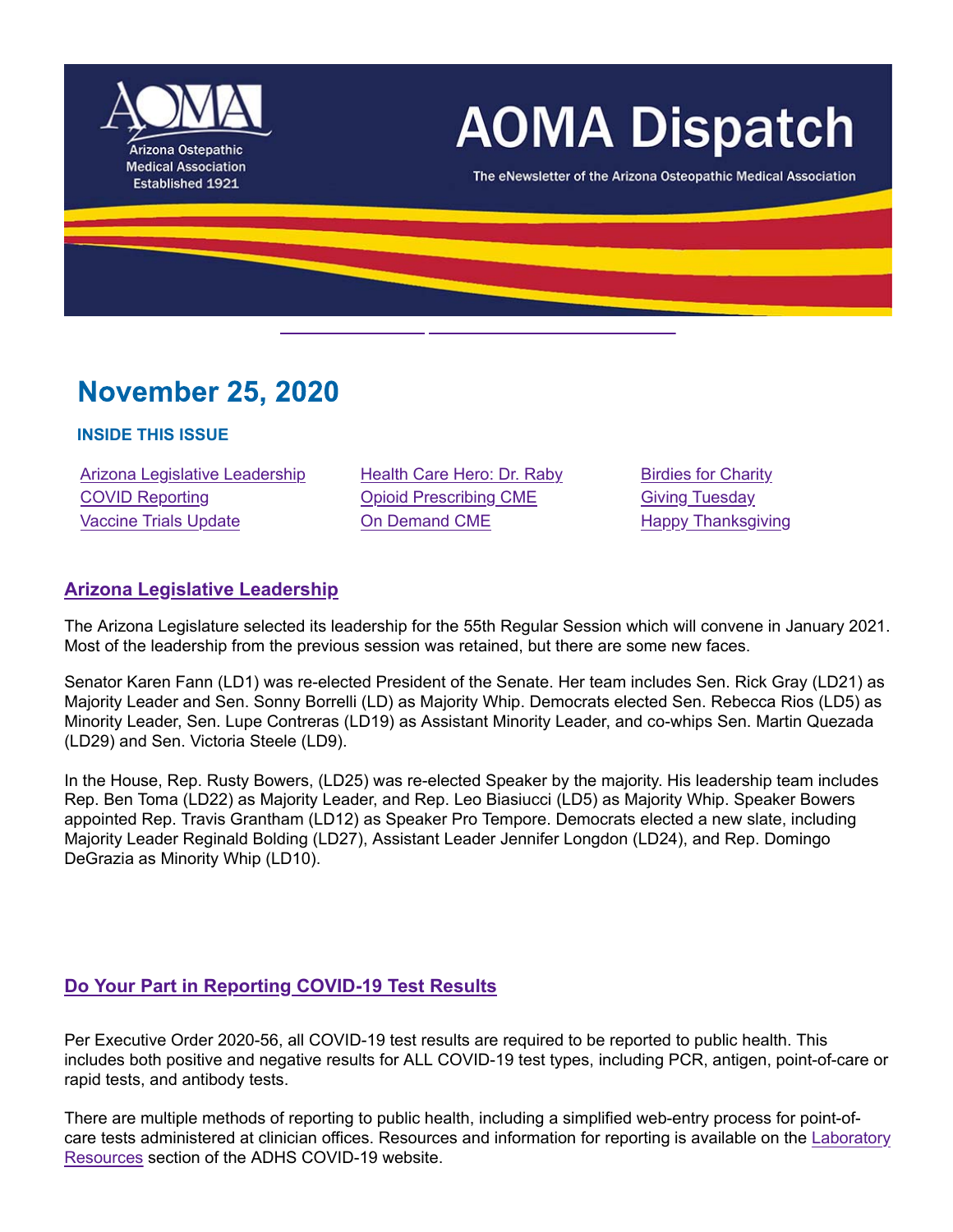For point-of-care test reporting:

- 1. Facilities should complete the online Facility Registration Form for Reporting COVID-19 Point-of-Care Diagnostic Testing to enroll the facility for reporting results using this process. Further instructions will be provided after registration.
- 2. This reporting is only required for facilities conducting testing on-site; specimens sent off-site to another laboratory for COVID-19 testing do not need to be reported through this process.

Questions concerning this process can be directed to reportingquestions@azdhs.gov. Please do NOT send patient information in your communications.

#### **Vaccine Trials Continue to be Promising**

Emergency Use Authorization (EUA) for several vaccines for COVID-19 are expected to be filed the Food and Drug Administration (FDA) in the next few weeks. Pfizer/BioNTech and Moderna have already announced a vaccine efficacy rate of 94% based on safety and efficacy data collected to date with two different mRNA COVID-19 vaccines. Janssen is developing a non-replicating recombinant adenovirus and the Novavax vaccine combines spike proteins plus an adjuvant.

Pending approval by the FDA, the vaccine may be available before the end of December and will be administered to front line health and essential services workers. Approximately 20-40 million doses are anticipated in the U.S. by January 2021 and 660 million doses by June 2021.



Pre- and post-approval safety monitoring is identical to all vaccine trials including local reactions (redness, swelling, and/or tenderness and the injection site), systemic reactions (fever, headache, malaise), and serious adverse events. Hundreds of thousands of volunteers have participated in the multi-phase trails.

The coordination of financial resources, public and private sector collaboration, and FDA review and approval of the EUA's has led to record-breaking speed of development and delivery of vaccines for COVID-19.

For more information about the COVID-19 vaccination trials and availability, contact the Arizona Department of Health Services Arizona Immunization Program or your local county health department.

#### **Andrea Raby, DO Honored by Phoenix Business Journal**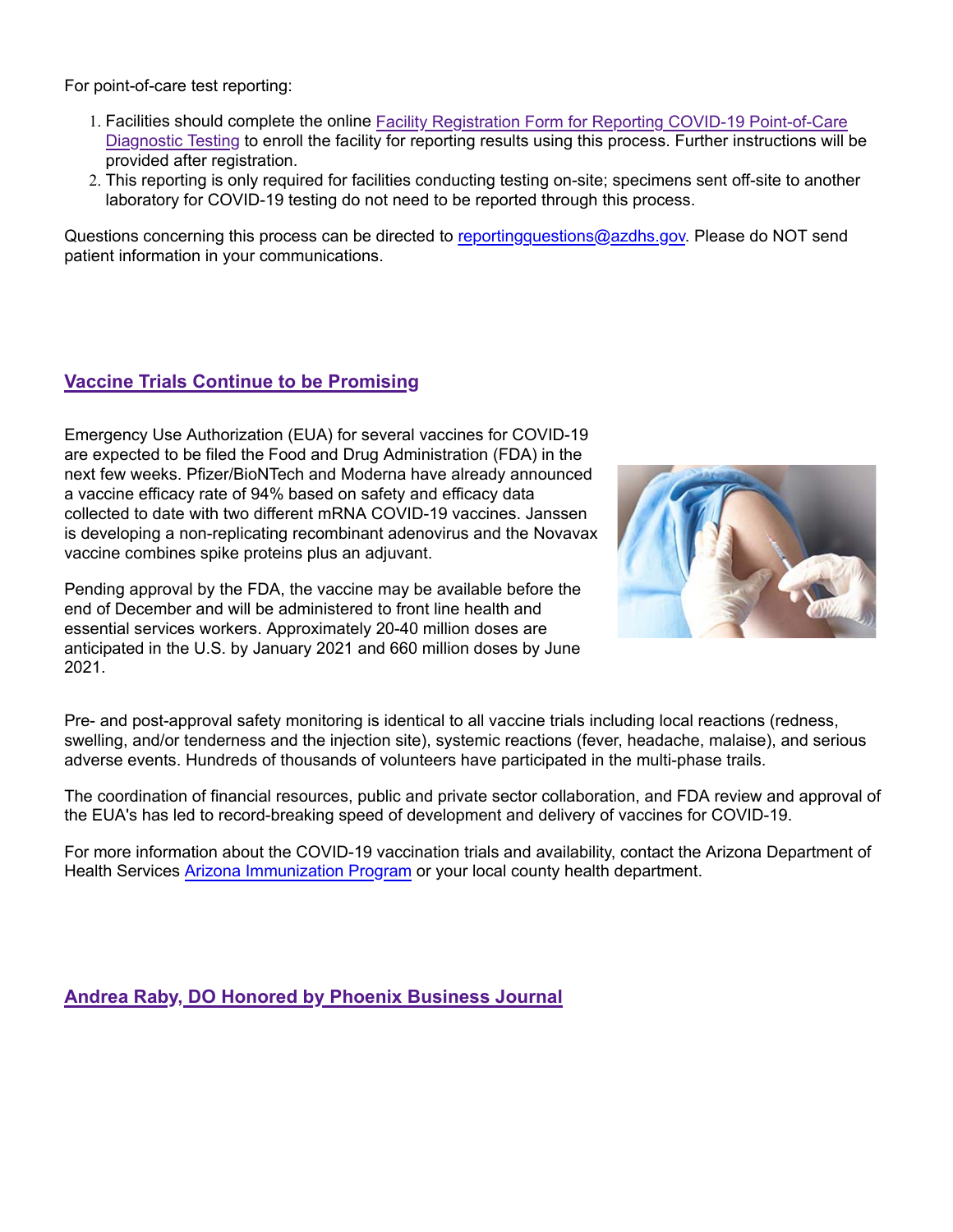Andrea Raby, DO, has been recognized as a Mental Health *Health Care Hero* by the Phoenix Business Journal. A board-certified psychiatrist, Dr. Raby is Vice President of Bayless Healthcare in Phoenix.

The *Health Care Heroes* recognize physicians, administrators, and volunteers practicing excellence in the medical community. The honorees are selected and judged based on nominations from those in the profession and the business community.



Congratulations, Dr. Raby!



#### **FREE CME Satisfies Arizona Opioid Prescribing Requirements**

Are you in compliance with Arizona's opioid laws and regulations? Are you utilizing the best practices for prescribing opioids to patients? Do you understand how Medication Assisted Treatment can help patients?



The Arizona Opioid Prescriber Education program is available FREE to all prescribers needing continuing medical education hours to fulfill the new requirements mandated by ARS 32-3248.02. Developed by a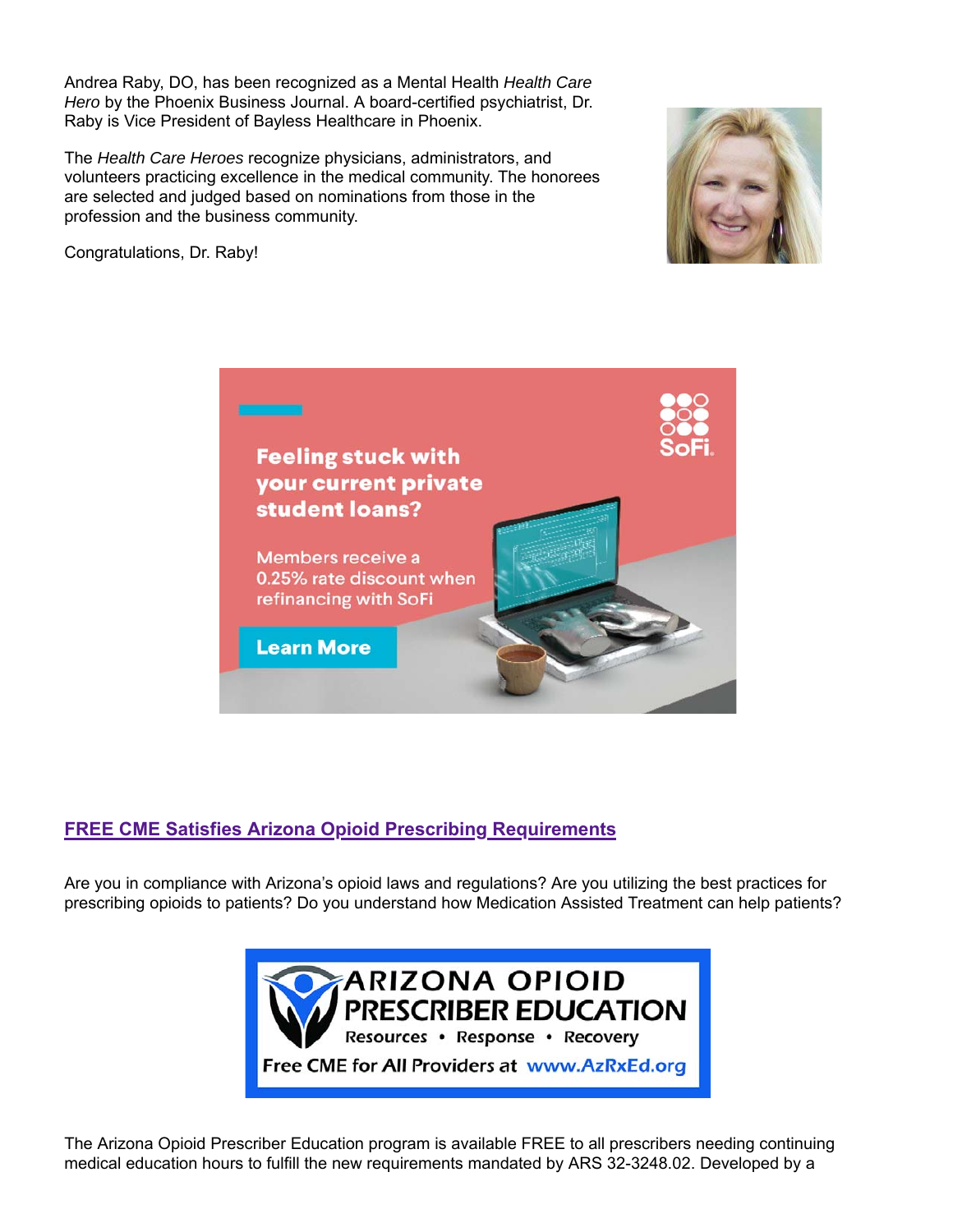multidisciplinary team of healthcare professionals led by the Arizona Osteopathic Medical Association and presented through an interactive, user-friendly, e-learning system by the Arizona State University, College of Health Solutions, each education module is accredited for all types of physicians, nurse practitioners, physician assistants, pharmacists, and optometrists.

Visit www.azrxed.org to access the modules.

#### **Need CME Before 12-31-2020? Check out DOCME.org**

Missed the AOMA Fall Seminar? Still need CME hours before the end of the year? Earn CME at your convenience! DOCME on-demand provides access to CME whenever and wherever you want it. DOCME offers all categories of AOA CME credit, including 1-A, and boasts a catalog of more than 250 different lectures in a wide variety of specialties. New content is added regularly.

AOMA members receive a \$10 discount on each AOMA-produced CME program. Contact the office for the promo code. Go to www.docme.org to view the entire catalog of on demand offerings.

#### **Birdies Mean Bucks for Arizona Osteopathic Charities**

You can help Arizona Osteopathic Charities win big bucks by making a pledge in the Birdies for Charity competition during the 2020 Waste Management Phoenix Open. Arizona Osteopathic Charities will receive every penny of collected pledges. T o make a pledge online go to birdiesforcharityaz.com and be sure to enter **Arizona Osteopathic Charities** in the Organization/Charity name space on the donor contact form.



#### **Giving Tuesday is December 1**

The spirit of Giving Tuesday is generosity and gives everyone the power to make a positive change in the lives of others. It's a fundamental value anyone can act on.

Please consider supporting the work of the Arizona Osteopathic Charities through an online donation at www.azdocharities.org.

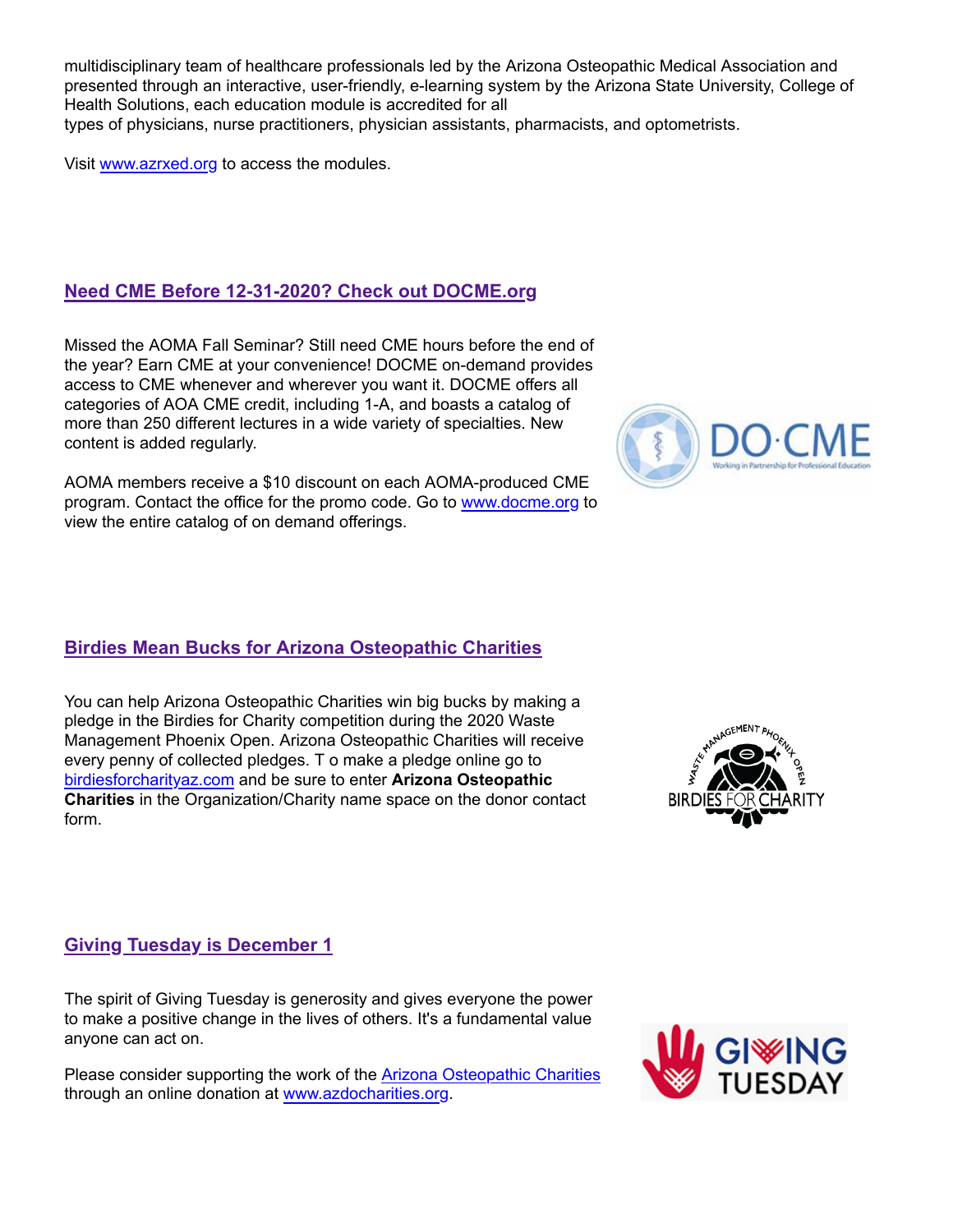# Happy Thanksgiving

In this time of gratitude, we give thanks for all the amazing osteopathic physicians and students we are privileged to serve. The AOMA office will be closed Thursday, November 26th and Friday, November 27th in observance of the holiday.



Please stay safe!



### **Positive Returns On Your Membership Investment** www.az-osteo.org/BusinessPartners

AOMA's Business Partners Program provides immediate access to national and local high-quality providers. Special rates have been negotiated and we have tested their ability to provide exceptional service for our association members.



of Arizona 602-956-5276 800-352-0402 www.mica-insurance.com



**Real Estate Services** Tracy Altemus, CCIM 602-277-8558 taltemus@ensemble.net www.ensemble.net



**Financial Services** Bryan Martinka 623-210-2314 bryan.martinka@westpacwealth.com www.westpacwealth.com

Know a trusted business you would recommend as an AOMA Business Partner? Contact us at communications@az-osteo.org or 602-266-6699.

#### **Patients are Looking for YOU!**



#### **Update Your Profile!**

One of the benefits of AOMA membership is the **Find a Physician** public directory search. Make sure your practice information is up to date by logging in to your member profile on the AOMA website. When you

#### Join AOMA

#### **Not an AOMA Member?**

Join today and be a part of the 99-year tradition of the Arizona Osteopathic Medical Association!

Membership in AOMA is an affordable vehicle to keep abreast of national and local issues, protect your professional practice, enhance your specialized skills, further your career, and be a part of the future of osteopathic medicine in Arizona.

#### **Arizona Vaccine News**



**AzDHS Vaccine Newsletter**

**CDC Immunization Schedules**

**2020 T.I.P.S. Training is ONLINE**